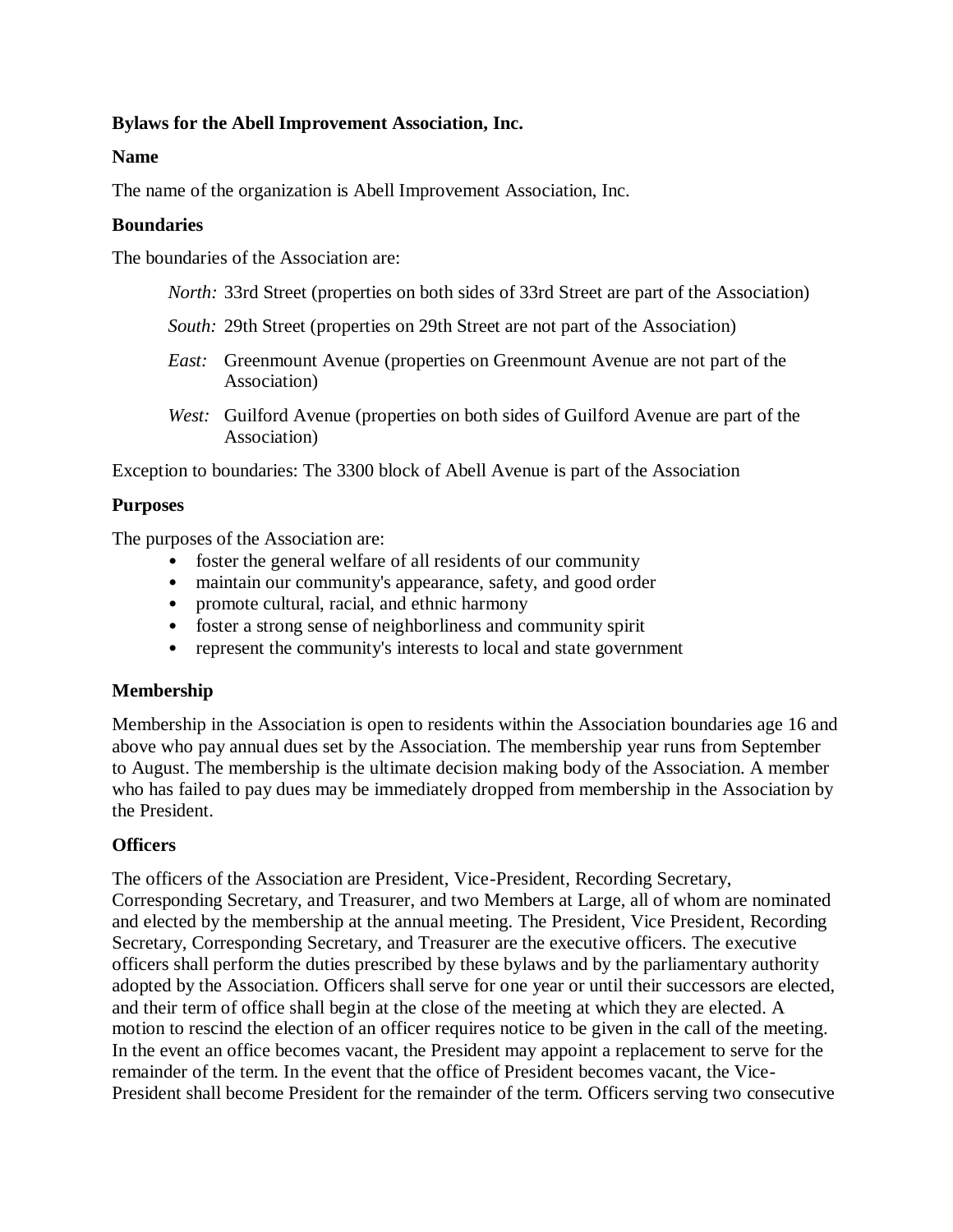years in the same office may not serve in that same office during the following year but may serve in any other office. No member shall hold more than one office at a time.

## **Executive Committee**

The Executive Committee shall consist of the officers, including the Members at Large, and the chairs of standing committees. The Executive Committee shall have general supervision of the affairs of the Association between membership meetings, fix the hour and place of meetings, make recommendations to the Association, and perform such other duties as are specified in these bylaws. The Executive Committee will meet monthly in between quarterly membership meetings, unless the President determines that no meeting is necessary in a particular month. Special meetings of the Executive Committee may be called by the President and shall be called at the request of three members of the Executive Committee. Executive Committee meetings are open to all members. Executive Committee decisions will be recorded in the minutes of the Executive Committee and will be made available upon the request of any member. A quorum for the Executive Committee is four (4) members including at least two of the executive officers. Each Executive Committee member shall serve on at least one committee. Executive Committee members must attend a majority of Executive Committee meetings.

## **Meetings**

Regular membership meetings shall be held at least quarterly and announced through the newsletter or other publication distributed to all members at least two weeks before the meeting. Major agenda items for membership meetings will be published along with the meeting announcement. The first quarterly membership meeting of the calendar year will be the annual meeting, where officers will be nominated and elected. The president may appoint a parliamentarian to advise on questions of parliamentary procedure at membership meetings. Membership meeting decisions will be reported in the next newsletter. Emergency membership meetings may be called by the Executive Committee with at least one week's notice delivered to all members. The purpose of the meeting shall be stated in the call.

# **Voting**

Voting at membership meetings shall be on the basis of one vote per member present at the time of the vote. No proxies shall be permitted. A quorum for a regular membership meeting is seven (7) members.

# **Committees**

The President may appoint the following standing committees:

- Housing
- Communications
- Sanitation
- Parking
- Membership/Welcoming
- Land Use and Planning
- Street Fair
- Open Space
- Nominating